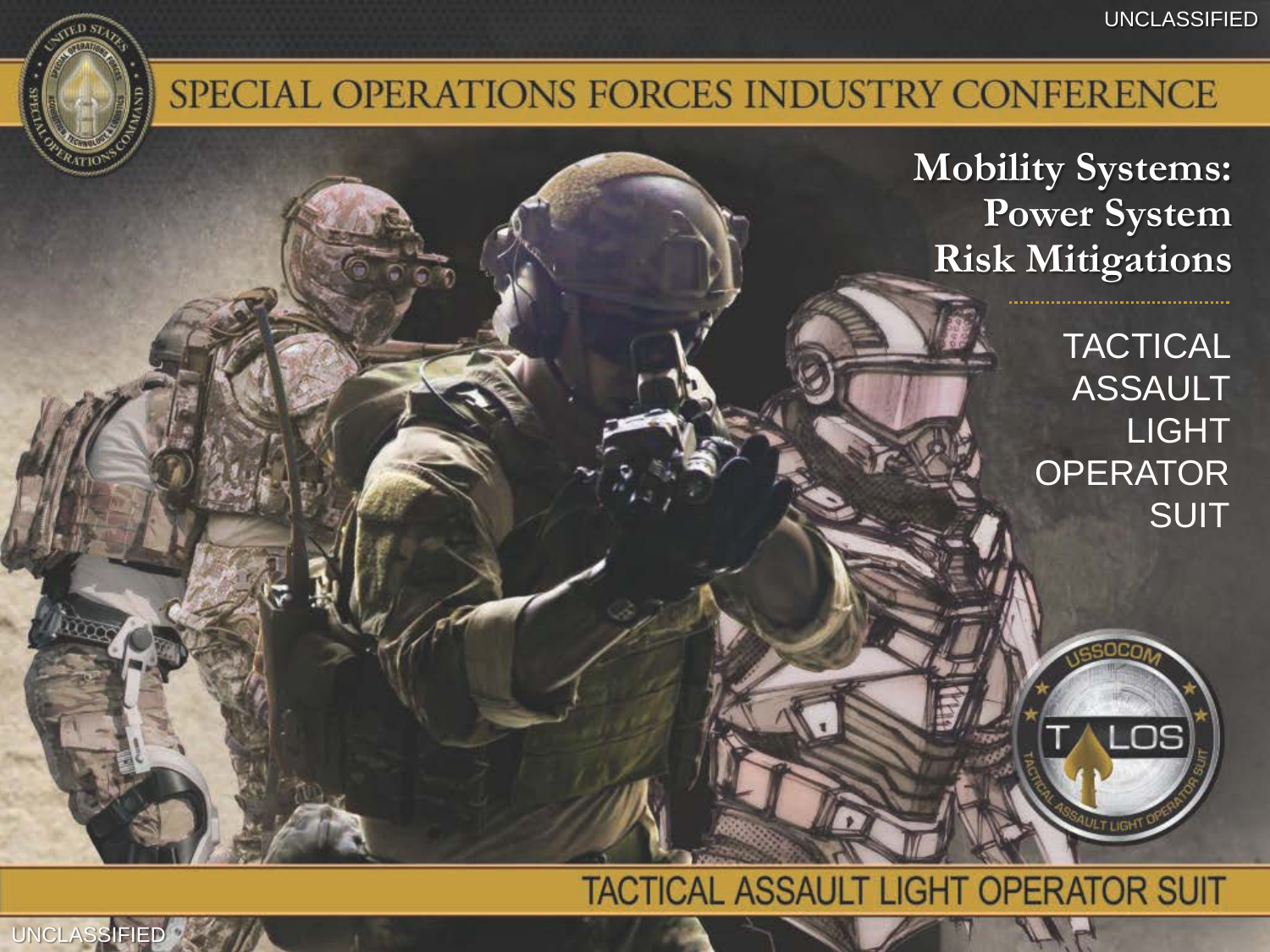# **TALOS MISSION**

### *TALOS is a Vision for the Future SOF Operator…*

In FY14, USSOCOM established Joint Acquisition Task Force TALOS (JATF-TALOS) to develop an advanced combat suit prototype, through an innovative acquisition process, that provides:

- Comprehensive ballistic protection
- Peerless tactical capabilities
- Enhanced strategic effectiveness for the SOF Operator of the future

The TALOS roadmap consists of incremental prototypes leading to the First Article Tactical Prototype delivery, currently scheduled for August 2018.

#### *JATF-TALOS FY15 Priorities:*

**Powered Exoskeleton, Enabling Technologies**  Further develop subsystems for future integration

**Pioneer Innovative Processes** Rapid Prototyping, Prize Challenges, Acquisition

**Consistent Collaboration** Maintaining Extended Network, User Engagement

**Accelerate Tech Development / Transitions** Equipping SOF to win in a complex, uncertain future *TALOS: Protecting the Operator* 



*at his most vulnerable moment*

#### *Functional Areas:*

The TALOS vision is divided into distinct functional areas, each charged with integrating state-of-the-art technologies into a single, purpose-built combat suit system.



• **Mobility & Agility**



• **Power & Energy**



• **C4I: Command, Control, Comms, Computing & Intelligence**



• **Human Factors**



• **Operator Interface/Visual Augmentation Systems**



• **Offensive Systems**



• **Survivability**

*"TALOS was chartered to explore and catalyze a revolutionary integration of advanced technology to provide comprehensive ballistic protection, peerless tactical capabilities and ultimately to enhance the strategic effectiveness of the SOF operator of the future."* 

*--GEN Joseph Votel, USSOCOM Commander*

#### UNCLASSIFIED